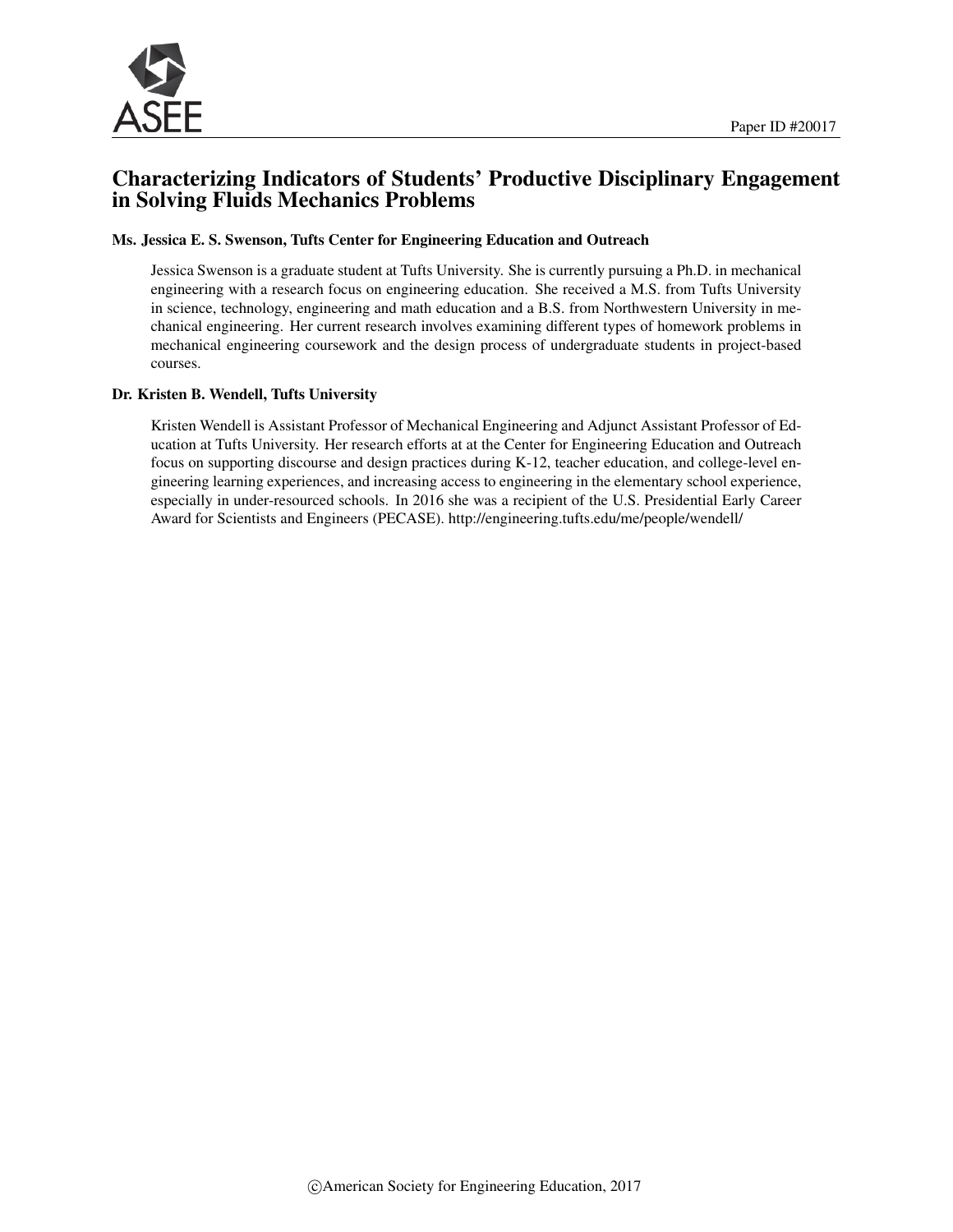# **Characterizing Indicators of Students' Productive Disciplinary Engagement in Solving Fluids Mechanics Problems**

#### **Abstract**

Engineering science courses are typically taught with lecture-based pedagogies and routinely assign problems sets comprised of problems authored by the professor or from the course textbook. With the high number of required engineering science courses, students spend a substantial amount of out-of-class effort on these types of problems. Yet, there is little research on how students engage in and learn from these problem sets.

This study examines three groups of students while they work on fluid mechanics problem sets and identifies instances and origins of productive disciplinary engagement. When students disagreed and debated how to solve problems, they engaged in productive disciplinary discussion. Three factors contributed to this active discussion and disciplinary engagement: the nature of the problem, the norms of the class, and the goals of the students. Our findings have implications for designing problem types that include conflicting constraints or require students to debate for a worked out solution.

#### **Introduction**

To earn a bachelor's degree in an engineering discipline, students must take 10 to 15 courses in the engineering sciences. These courses are typically taught with lecture-based pedagogies and focus on students learning a particular set of conceptual knowledge such as fluid mechanics, control systems, or thermodynamics. Engineering science courses usually require students to complete work outside of scheduled class time; this homework typically consists of weekly or biweekly problem sets comprised of problems from a course textbook or written by the course instructor. Occasionally, these problem sets also incorporate modeling tasks or simulations. In courses with this structure, these problem sets are designed to have students practice the problem solving techniques that are part of the discipline. The number of problems assigned weekly varies by professor but typically the set of problems requires several hours of work (and in the U.S., a 3-credit hour college course assumes 6 hours per week of out-of-class effort). With the high number of these courses required, and the frequency of this type of assignment given, engineering students spend a large amount of their homework time solving problems in these assignments. Considering this substantial amount of time, there has been relatively little research into how students approach and learn from these problem sets. This paper, along with others from our research program, aim to begin to understand when and how students learn conceptual knowledge during these homework sessions.

For our research program on the dynamics of learning in undergraduate engineering courses, we are building ethnographic records of engineering students carrying out homework problems and reflecting on their approaches to learning engineering through these outside-of-class assignments. We have been collecting video of students completing homework assignments in a variety of courses<sup>1</sup> and developing and iterating on an approach to characterize productive disciplinary engagement during homework sessions. This specific paper focuses on students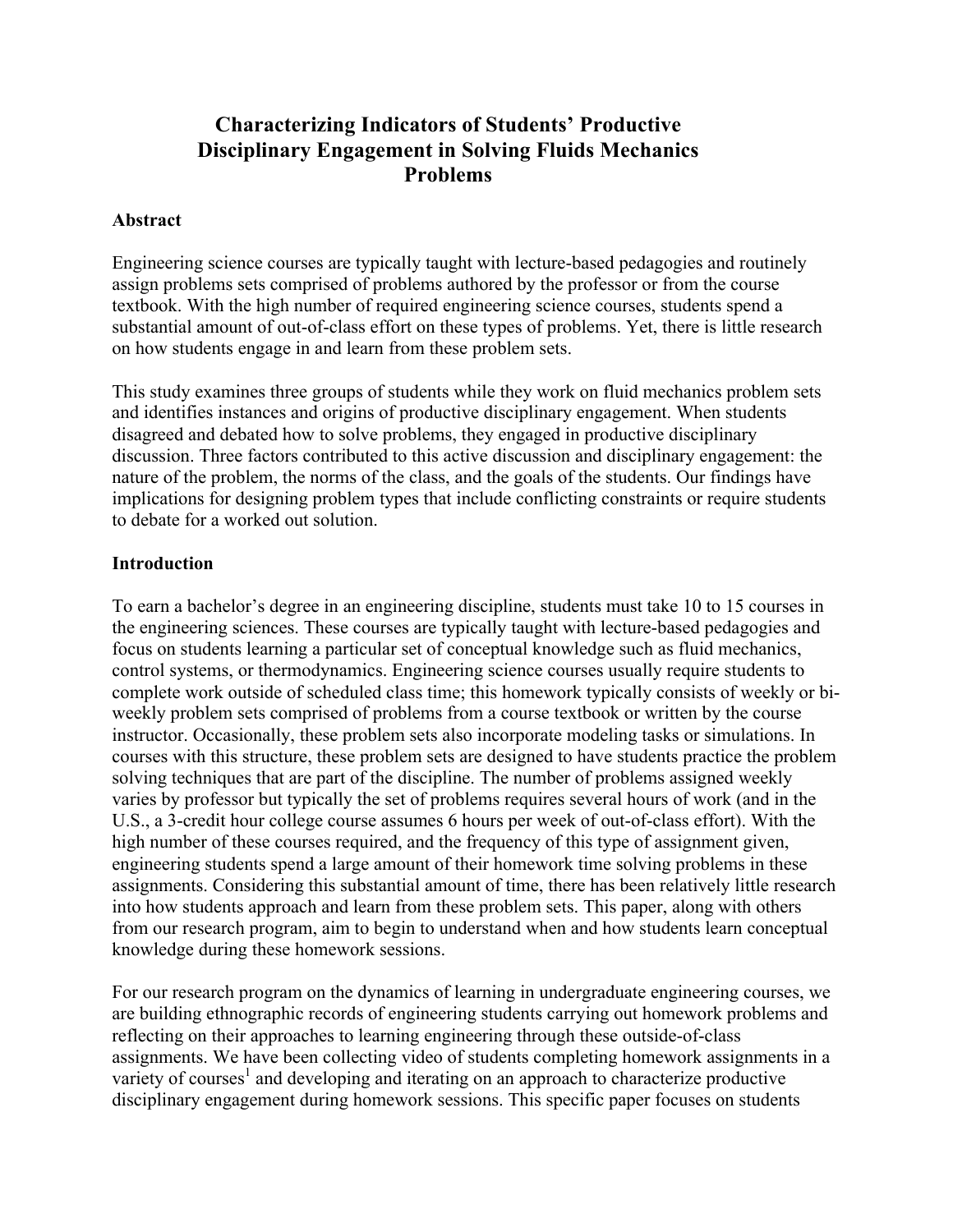doing homework for a fluid mechanics class taught by a mechanical engineering professor. Analyzing video of three groups of students working on their weekly homework assignment, we ask: (a) when do we see episodes of productive disciplinary engagement? (b) what is the nature of student engagement? (c) what are the factors that lead to these episodes occurring?

# **Background**

Our analysis builds upon work done by<sup>2,3</sup> that looked for instances of productive disciplinary engagement (PDE) in chemical engineering senior design project teams. To identify these instances of PDE, Koretsky and Nolen use a construct from Volet and colleagues<sup>4</sup> to distinguish between two cognitive orientations, *task production* and *knowledge construction*. *Task production* is cognitive talk focused on the completion of an assignment. *Knowledge construction* refers to group talk oriented at deepening their conceptual understanding. Koretsky and Nolen describe how groups navigate back and forth between task production and knowledge construction throughout their work together.

Koretsky and Nolen<sup>2</sup> also looked for instances of productive disciplinary engagement, a construct originally proposed by Engle and Conant<sup>5,6</sup>. *Productive* means students are intellectually progressing. *Disciplinary* refers to using the language and engaging in the practices of the academic discipline, as if the students were professionals in the practice. When students are productively disciplinarily *engaged*, they are immersed in the practices of the discipline that result in deep learning. Koretsky and Nolen<sup>2</sup> found productive disciplinary engagement was triggered by productive friction in the group; that is, students' PDE began when constraints and components of the students' design conflicted.

When collaboratively working on problem sets, students could be trying to accomplish a number of goals, including to learn and understand the material, complete the homework as quickly as possible, figure out what the professor wants them to do and earn a good grade, or build or manage relationships with other students. In this paper, we describe factors that cause a student, or a student group, to prioritize some goals over others. This prioritization affects the cognitive engagement of groups; it determines whether they spend more time co-producing tasks or coproducing knowledge. Our analysis aims to understand what factors, such as student  $\epsilon$  epistemologies<sup>7</sup>, instructor expectations, course norms, or given assignments, cause students solving homework to prioritize some goals over others.

## **Methodology**

This specific fluid mechanics class was chosen for research after retrospective interviews with fourth-year students (Swenson, in preparation). These interviews indicated that different students in this department perceive the types of questions posed by this instructor to be uniquely productive for the building of their conceptual knowledge. Classroom observations also indicated that this instructor had different, explicitly stated expectations for how he wanted students to go about their work both during class time and outside of class. One of his most insistent expectations was the students write on their homework solution every assumption they made when analyzing a system presented in a problem. A typical class period in this fluids course involved the professor and students working through a number of example problems, and at the beginning of each problem the professor would ask students in the class to name the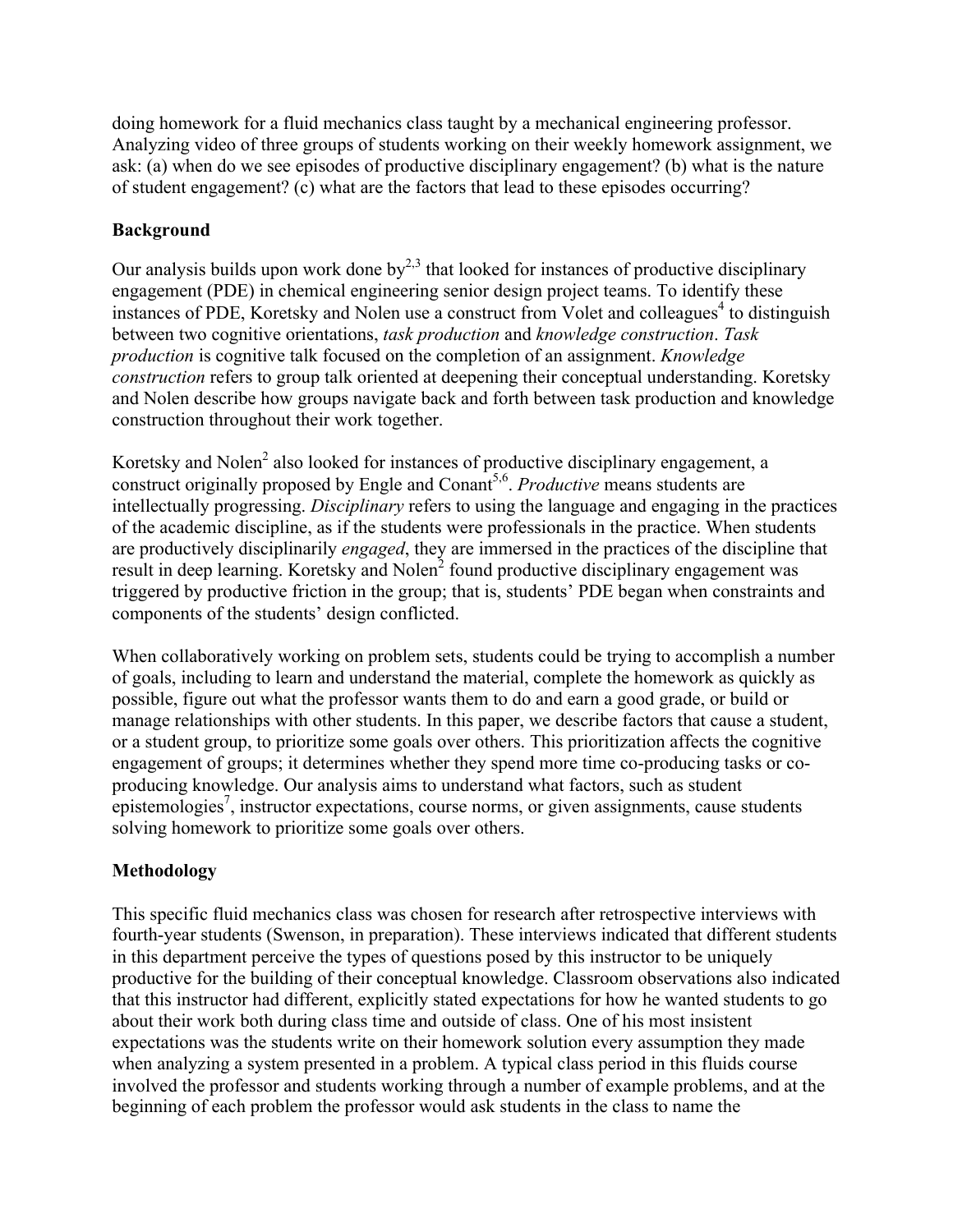assumptions. The most typical assumption, for example, was that the fluid was incompressible. Even if these assumptions seemed obvious, the penalty for students' not writing them down on their homework was to have points taken off their homework score. Another problem solving technique the professor encouraged students to practice was to consider whether the solution seemed to be a reasonable answer. This thought process was modeled as a valuable engineering problem solving practice.

#### *Participants*

The students in the class were third-year mechanical, environmental, and biomedical engineering students. The lead author made a recruitment announcement during class time to explain that she was conducting an ethnographic study of homework sessions, and students volunteered to participate in the study. Groups of students who typically worked together were identified from the consenting population. Three groups of students were video recorded for one to two homework sessions. Students were contacted by e-mail to determine if their group was working together on the problem set and the time and location of this work. Sometimes participating groups decided to complete the problem set separately and were not recorded. One of the groups was comprised of biomedical engineering students and the other two included only mechanical engineering students.

#### *Data Collection*

During the video recording sessions, students worked together on the homework assignment assigned for that week. These problem sets were comprised of problems from the class textbook<sup>9</sup> or modeling problems created by the professor and executed in Microsoft Excel or MatLab. The sampling of what was recorded was determined by the problems the students decided to work on together in the group. Some recorded sessions begin with students having started the problems in the problem set while others work on all four problems from start to finish together. While this is not ideal for research purposes, it captures the authentic ways in which students work and does not require them to do anything out of the ordinary as a participant in this study.

| Group                             | Assignments                        | Video Length                    |  |  |  |
|-----------------------------------|------------------------------------|---------------------------------|--|--|--|
| Group 1: Emma* & Rachel,          | Problem Set 21: 2 book problems, 2 | 1 hour, 10 minutes              |  |  |  |
| Mechanical Engineers              | modeling problems                  |                                 |  |  |  |
|                                   | Problem Set 22: 2 book problems, 2 | 1 hour, 20 minutes              |  |  |  |
|                                   | modeling problems                  |                                 |  |  |  |
| Group 2: James, Matthew & Sabina, | Problem Set 21: 2 book problems, 2 | 1 hour                          |  |  |  |
| <b>Biomedical Engineers</b>       | modeling problems                  |                                 |  |  |  |
|                                   | Problem Set 22: 2 book problems, 2 | Did not complete problems       |  |  |  |
|                                   | modeling problems                  | together                        |  |  |  |
| Group 3: Ken, Zoe & Grace,        | Problem Set 21: 2 book problems, 2 | 2 hours (both Problems Sets 21) |  |  |  |
| Mechanical Engineers              | modeling problems                  | $& 22$ <sup>**</sup>            |  |  |  |
|                                   | Problem Set 22: 2 book problems, 2 |                                 |  |  |  |
|                                   | modeling problems                  |                                 |  |  |  |
|                                   | Problem Set 23: 3 book problems    | 2 hours                         |  |  |  |

#### Table 1: Overview of Data Corpus

\*All names are pseudonyms

\*\*The students were working on and discussing Problem Set 21. It was due two days before the video recording session.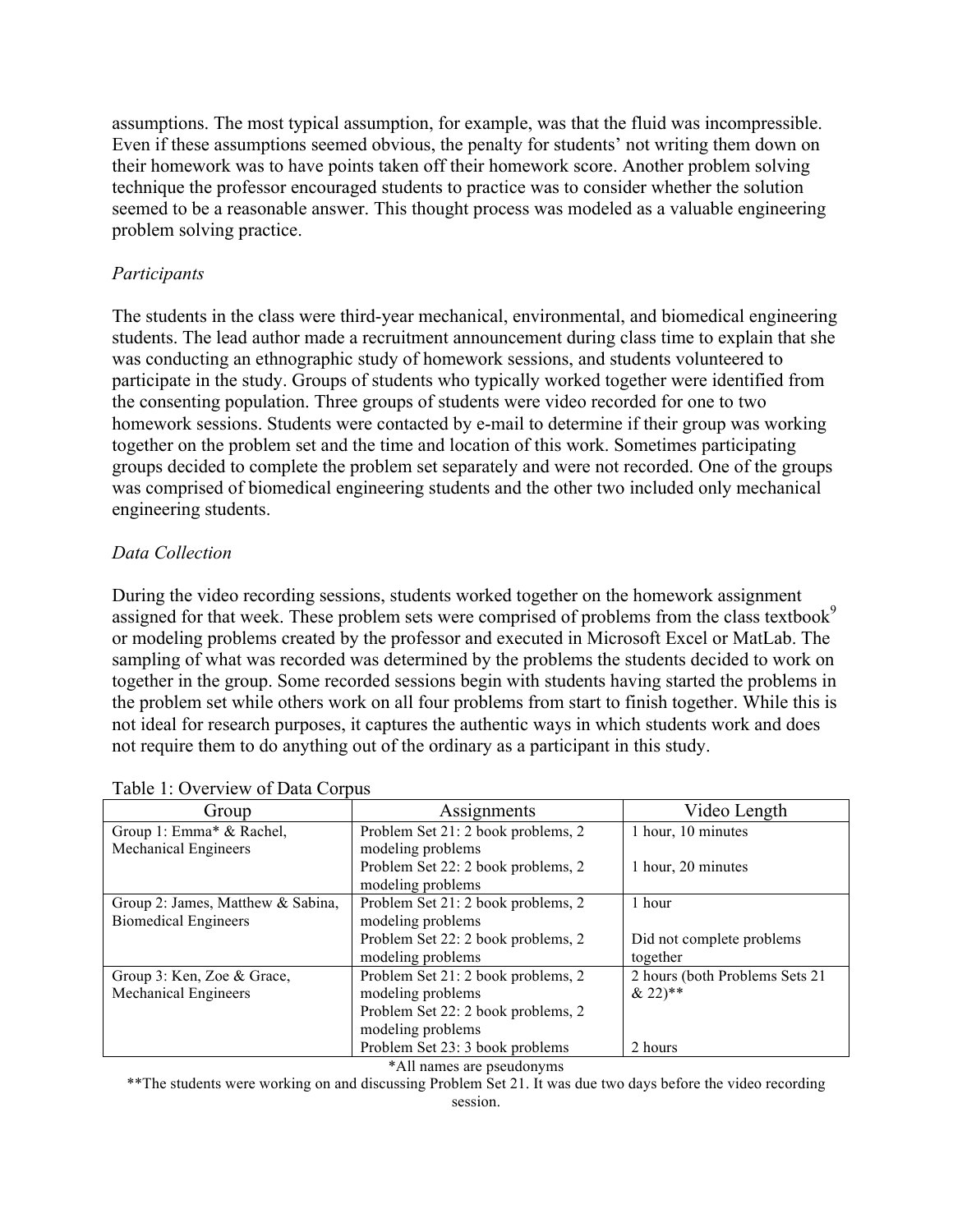#### *Student Group Profiles*

The three groups differed in their behavior, focus, and discourse patterns. Group 1, Emma and Rachel, are mechanical engineers on the same varsity athletic team and work closely together. They were quieter as a group but remained focused on their work. Group 2, James, Matthew, and Sabina, all biomedical engineers, joked throughout their session. In between questions about equations, they talked about popular videos, made sarcastic comments, and laughed at each other. Group 3, Ken, Zoe, and Grace, were very thorough and detailed in their discussions and going about their work. While they didn't always work through problems at the same pace, they checked answers, equations, and use of constants with each other as they did their work. Due to these characteristics, the Group 3 homework sessions generated the longest transcripts and richest episodes of data.

#### **Data Analysis and Results**

We begin by presenting the method of analysis and a summary of our findings examining all five homework sessions. Our focus then turns to a case study of a single episode of three students engaged in a productive, disciplinary debate over how a system should be modeled mathematically.

The five homework sessions total eight hours of video across the three groups. We began analysis by examining the transcript line by line to determine whether the group of students was orientated towards task production or knowledge construction<sup>4</sup>. Instances of task production in this data set included conversations about the correct equation to use, how to model and change the settings of one's computer model, and solving mathematical equations with reference to physical variables. We found that these activities made up the majority of the hours of data. Figure 2 shows the approximate number of total minutes each session each group spent task producing, knowledge constructing, or off-topic. Group 3 is the only group to spend extended periods of time constructing knowledge together. In the other two groups, Group 1 and Group 2, a single group member sometimes made a bid for deeper sense making (typically taking 10 to 20 seconds to make such a bid) but if not taken up by the other students, the group would return to task production. An example of a bid is shown in the transcript excerpt below with James and Matthew.

| Group   | <b>Problem Set</b>     | <b>Task Production</b><br>(minutes) | Knowledge<br><b>Construction</b><br>(minutes) | Off-Topic<br>(minutes) |
|---------|------------------------|-------------------------------------|-----------------------------------------------|------------------------|
| Group 1 | Problem Set 21         | 62.25                               |                                               | 6.5                    |
| Group 1 | Problem Set 22         | 73.5                                |                                               | 4.75                   |
| Group 2 | Problem Set 21         | 46                                  | 2.25                                          | 4.5                    |
| Group 3 | Problem Set 21 & $22*$ | 93.25                               | 5.5                                           | 13.5                   |
| Group 3 | Problem Set 23         | 86                                  | 15.5                                          | 18.25                  |

Table 2: Approximate time spent by each group task producing, constructing knowledge, and off-topic

\*Members of the group were working on finishing Problem Set 21, due two days earlier, as other members were starting Problem Set 22.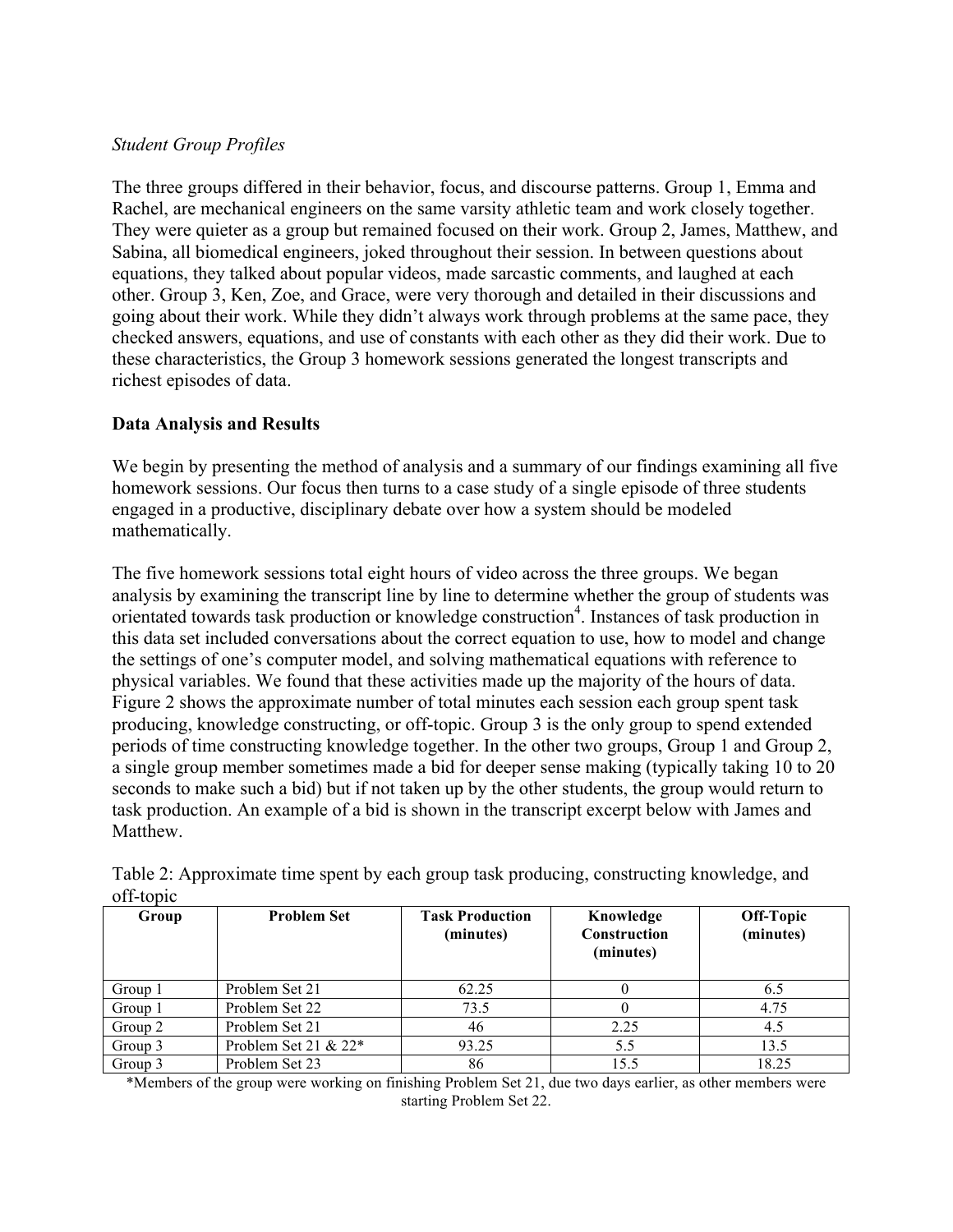To illustrate task production and an unsuccessful bid to shift toward knowledge construction, we present an example of James and Matthew completing a text book problem from chapter six.

> 6.11 For a certain incompressible flow field it is suggested that the velocity components are given by the equations

> > $u = 2xy$   $v = -x^2y$   $w = 0$

Is this a physically possible flow field? Explain.



They have just sat down to start the problem set. After a few minutes of off topic talk to the researcher and each other, James and Matthew throw out some ideas of how to start the problem.

- 1. James: Oh is it all we need to do so we know that these (pointing to his notebook) are equal. We just want to be able to say that (pause) um (pause) d,  $d^2$  psi over dx dy is equal to um the opposite of - or is equal to  $d^2$  psi over dy dx which- and we get those by these (points to notebook) two things.
- 2. Matthew: So we have to take…
- 3. James: So we differentiate u with respect to x.
- 4. Matthew: Ooohh yeah.
- 5. James: And then v with respect to y cause he showed that on the board right? I didn't write it down now.
- 6. Matthew: I have that.
- 7. James: So we don't even have to calculate psi necessarily.
- 8. Matthew: No we just have to do the same.
- 9. James: Well we could to make sure that it also makes sense.
- 10. Matthew: Or we could just take the teacher's word for it.
- 11. James: It looks like the- it is going to be...
- 12. Matthew: Wait where is it? I guess I didn't -

Here, in line 1, we see James proposing a way of going about the problem. In line 2, Matthew seems to accept this proposal and begins talking through the steps of the problem. Together, they walk through the math and discuss if they're choosing the right operations based on what the instructor presented on the board. However, in line 9, James also proposes that they could "make sure it also makes sense" but Matthew rejects that bid for sense making. They spend the next three and a half minutes continuing to work on the problem and complete it. Sabina, though present in the room, remains silent.

We characterize this as an instance of *task production* because the students' main focus is figuring out the mathematical steps and manipulating equations without making sense of the physical variables represented by the equations and numbers. In this case, James even makes a bid to the group to ensure their math makes sense ("well we could to make sure it also makes sense"), but his proposal is rejected in favor of continuing to work through the problem ("or we could just take the teacher's word for it). Throughout the corpus of data, there are many other instances of students focusing on finding and manipulating equations without reference to the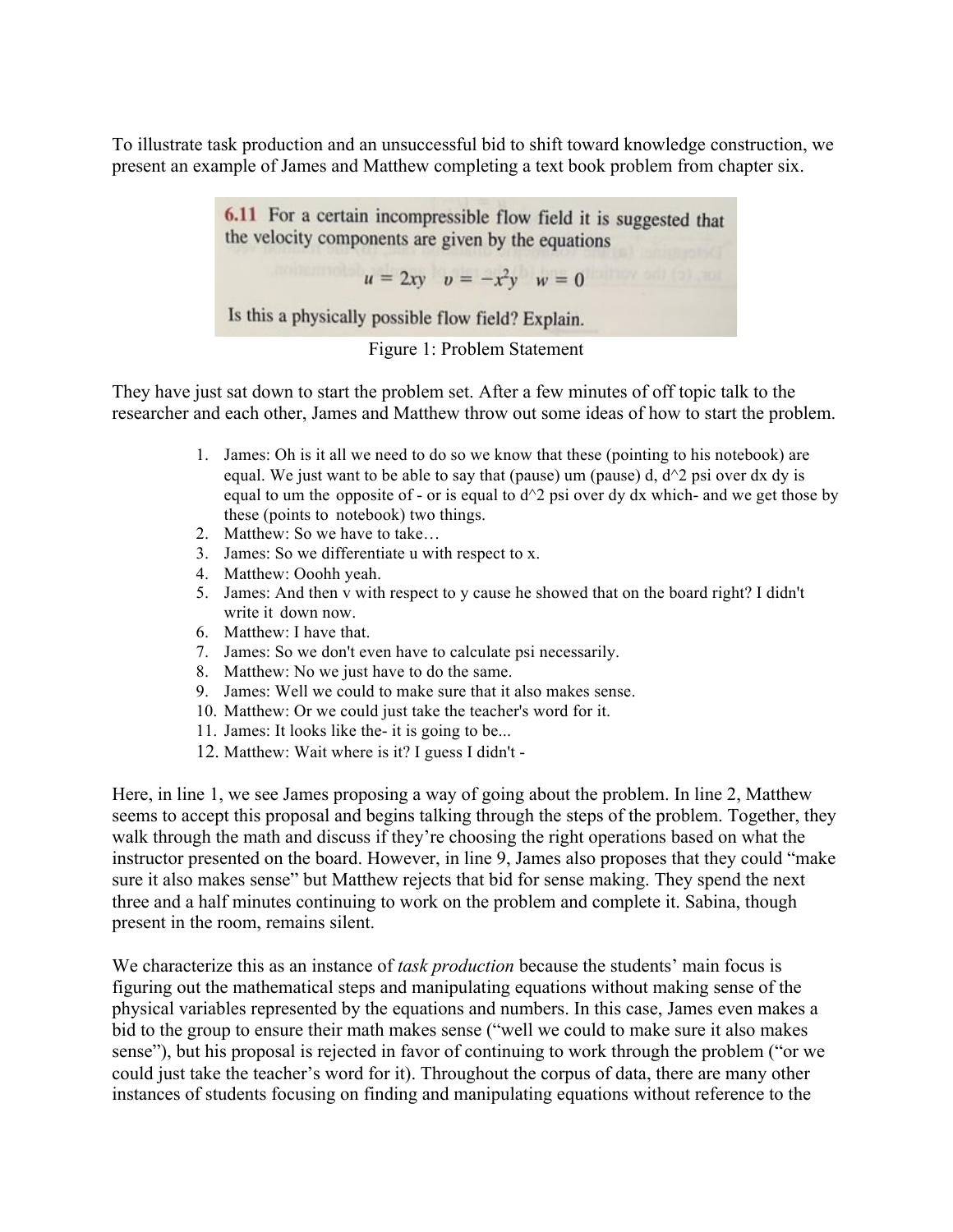physical phenomena modeled by the equations. Due to the high number of computer-based modeling problems in the data set, there is a large amount of talk on inputting formulas, correct syntax, and parameters of data sets into Microsoft Excel (task production), and little talk focused on understanding and interpreting the models (knowledge construction). The only exception is a short discussion by Group 3, Ken, Zoe, and Grace, about which parameters they should use when modeling a stream flowing around a circle.

Instances of *knowledge construction* in this data set included conversations with students making sense of equations, connecting variables to real life scenarios, and discussing how to translate perceived behaviors of stream flows to computer models. These instances of knowledge construction were closely analyzed for evidence of PDE. While we found both eleven instances and bids for PDE, in this report we provide an in-depth recount of one instance of productive disciplinary engagement in order to understand how the event was triggered and the nature of the engagement.

Instances of PDE are often identifiable by the increased amount of disciplinary talk, as well as passionate engagement of the participants<sup>6</sup>. The following transcript stood out in our analysis because of the sustained, active participation by all three students as well as their fluency to jumping between pieces of evidence and translating the fluid mechanics model into an analogous kinematic system. The following case study provides evidence how emphasized classroom practices may have sparked a disagreement that led to PDE.

#### *Case Study*

Three students, Zoe, Grace, and Ken, are working on a book problem together at tables in an engineering school computer lab. They are given the following system and asked to find the exit velocity of the fluid at the end when it shoots out into the air three inches high.



Figure 2: Diagram from Homework Problem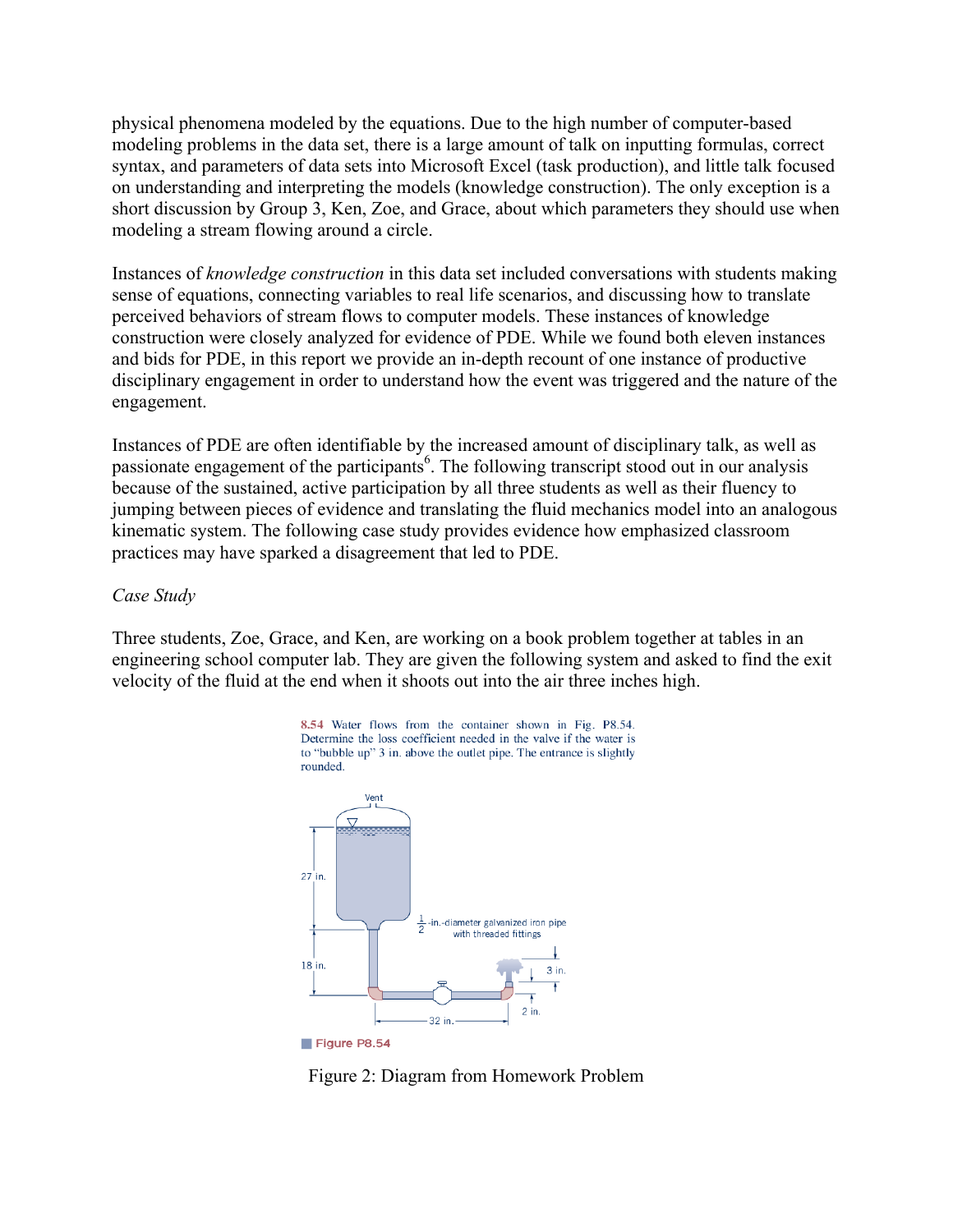Zoe and Grace are trying to figure out how to solve the problem when Ken interjects with his answer. In response, Zoe questions his answer. This disagreement turns into a sustained fifteen minute debate about how to solve the problem and reach a logical answer.

Ken begins by declaring his answer and explains how he calculated the problem. Zoe expresses her doubt in the validity of the answer – her reason being that that's way too fast to be realistic. She explains her reasoning by transforming the model into projectile motion instead of thinking about it as a moving fluid.

- 1. Ken: but it (the exit velocity) is going 48.15 inches per second
- 2. Zoe: 48…
- 3. Ken: point 15 inches per second
- 4. Zoe: and it's only going 3 inches (high out of the end of the pipe)?
- 5. Ken: Well I found out from the outlet to that height both pressures are the same the difference in height and the velocity at the top of the like water stream is pretty much zero cause that's like aaahhh (raises his arm a small bit and brings it down about three inches quickly) and it falls back down so I found out what the velocity exciting the pipe is-
- 6. Zoe: It can't be that fast because you're losing something to energy but also if you were going that fast and only (unintelligible) inches like I don't know it would be like cause like you're saying the flow is going for less than a second I mean not less than a second cause I feel like 48 inches per second is really fast and like the water would have to be dropping a lot faster than it's going and also I feel like if you use projectile motion if you're like exiting that fast like you'll do something like that (traces a parabolic arc with her finger) you don't just like crash after 3 inches.

In this transcript we see Ken stating the assumption he used to solve the problem - that both the exit and the top of the spot are at atmospheric pressure (line 5)– lead his calculations just to be about velocity and height. In response, Zoe tries to interpret this answer as reasonable or not and struggles with the fact that if the water is going 48.15 inches per second, and the water is only going 3 inches in the air, "the flow is going for less than a second." She calls on her knowledge of kinematics, relating the water particles to projectiles, making a parabolic trajectory of water particles up from the pipe and falling back down. The discussion continues.

- 7. Grace: maybe that's what's supposed to be if there was no loss of friction. You haven't accounted for that right?
- 8. Ken: I mean I don't have to. I know that the pressure at the outlet's zero and the pressure at the top of the stream is zero and there's the only thing that matters is the velocity being transferred as like

Grace proposes that maybe there is an unstated assumption, but Ken rejects this proposal, reexplaining his process. Zoe considers his approach.

> 9. Zoe: you're using Bernoulli's equation without friction just not formally using it but that's like what you're saying right now. No cause you're saying that since the density is the wait what - since the pressure is the same and then you are using the change in height to find the final velocity that's just like another way of using Bernoulli's equation cause like that's what Bernoulli's equation is that's like pressure velocity but the thing is Bernoulli's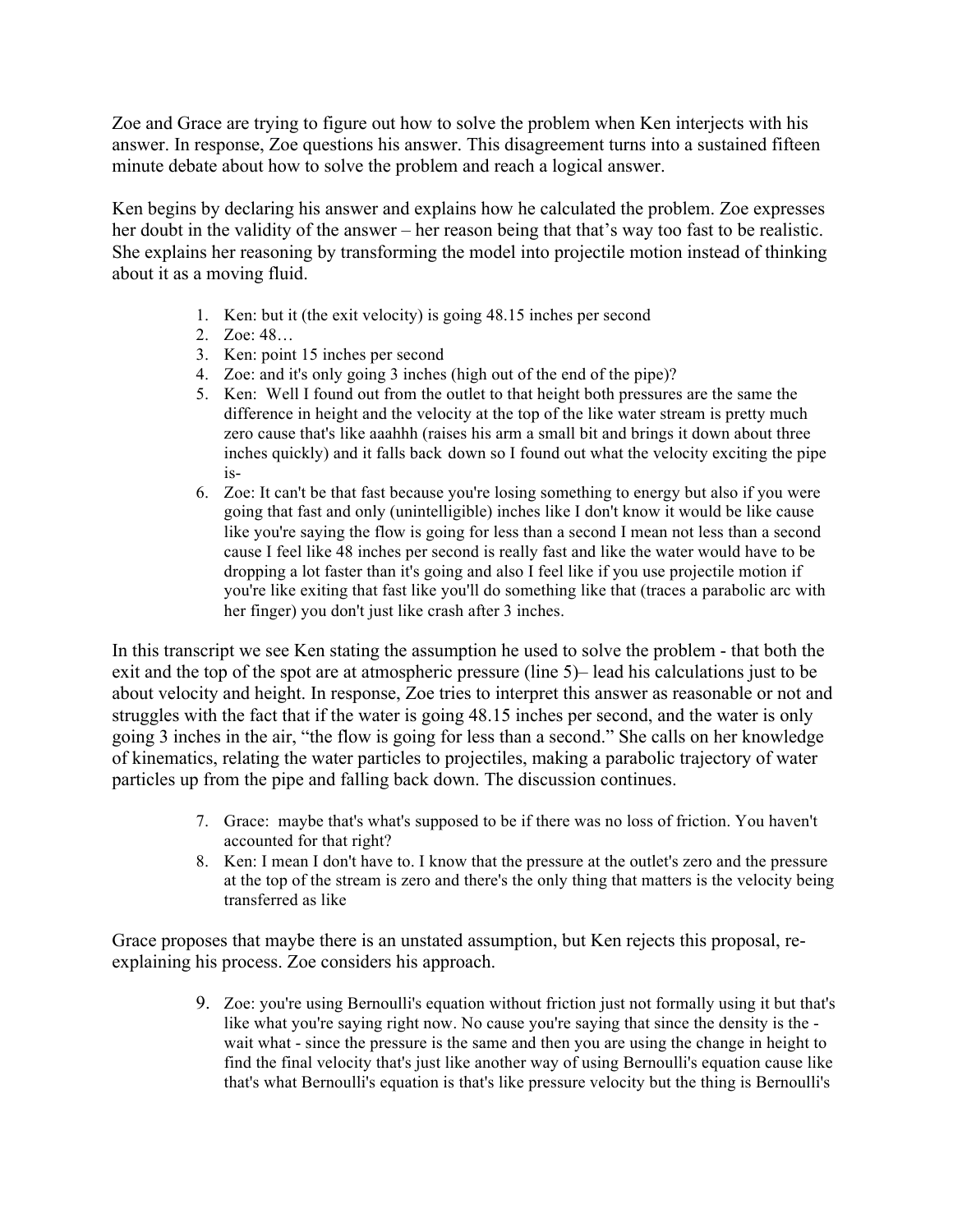unless you're accounting for the loss in friction because there is some loss in friction here then you can't

10. Ken: but even with the loss of friction going through the pipe it's still going to leave with some velocity to be able to-

Zoe contends with Ken's equation choice, trying to reason how he might have incorporated the loss of friction. Ken sticks to his argument that there is no need to consider friction; he is only considering the system outside of the pipe. Zoe is still not satisfied and resorts back to her kinematics reasoning.

> 11. Zoe: Yeah but it's not going to be that velocity. Because okay so if you have something that's going like exiting at 48 inches per second it won't just go up 3 inches because even think of a projectile motion, but you're like kicking an initial velocity of 48 inches per second. It's not just going to do like bloop (makes a small arc off the table with her hand). It will be like waaaaaaaaa (makes a large sweeping arc with her arm). You know? Just like if it's not water just something that you're initially kicking at 48 inches. Especially if you're like kicking straight up like 48 inches per second that's a lot of initial velocity.

Zoe once again uses her knowledge of kinematics to consider the speed of the water. She asks the group to think about what kind of parabolic arcs an object would make going 48 inches per second and gestures to illustrate it for the group. Ken tries to meet her reasoning.

- 12. Ken: when I come down to it, it just comes into like potential energy verses like kinetic energy masses cancel the only thing left is height and gravity
- 13. Zoe: but then you have to account for friction because like we don't live in a frictionless world, right? It's like even in the energy equation you still use friction.

We see Ken now leveraging his kinematics knowledge to try to address Zoe's concern about the answer making sense.

- 14. Ken: are you saying friction between the air molecules or friction between the pipe that doesn't matter. Cause when it exits the pipe there's no friction anymore.
- 15. Grace: no but the whole point is that like it goes through a friction-ful system
- 16. Ken: yeah but it's still leading with a velocity like I'm only looking at this section once it leaves
- 17. Zoe: I-
- 18. Ken: and then once it reaches the top yeah it can have a higher velocity over here and it slows down but when it leaves here to get to three inches up in the air doing this math with Bernoulli's it has to have some sort of velocity to reach that height.
- 19. Zoe: Okay I disagree with you and-
- 20. Grace: You're only looking at the end?
- 21. Ken: Yeah so this leaves at some distance here is velocity needed to reach a height of three inches. So I want to find out what velocity this leaves at.

Ken tries to understand Zoe's model of friction and tries to clarify to the whole group he's only considering the system when it leaves the pipes (line 14). He continues trying to find an explanation to convince them his answer is correct, but Zoe is still not convinced.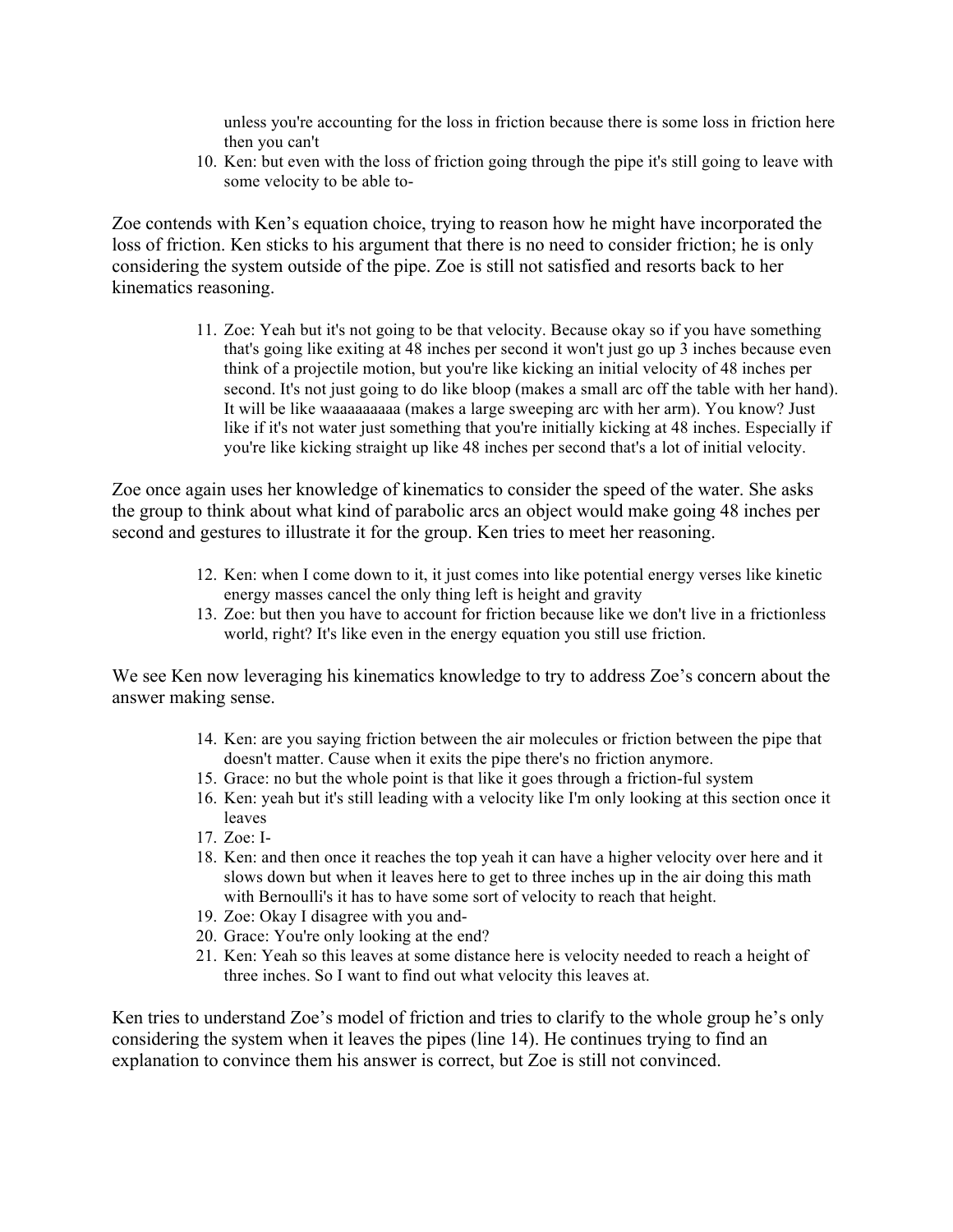- 22. Grace: I think you multiplied by twelve when you were supposed to divide. You want to cancel out the units here.
- 23. Ken: inches, inches per foot, dealing with inches, inches per second squared, inches squared over second squared, inches per second
- 24. Grace: okay
- 25. Ken: I want to run kinematics on like thinking like a ball to see if it comes out roughly the same as like a sanity check

Grace, clearly frustrated, looks at Ken's paper and comes to the conclusion there must be a math error. Ken walks her through his units to assure her it's correct. He then decides in order to prove it to them he's going to use kinematic equations.

They continue to circle back to the same issues – whether or not friction has an impact on the system and if Ken is using Bernoulli correctly. Zoe is relentless in the answer not making sense. She adds more evidence by recalling the professor solving a problem in class and after finding an answer, checks and concludes he used the wrong method. They finally agree to disagree, but a minute later Ken asks Zoe how she's going to solve the problem. She proposes a method and Ken exclaims that's the method he used. Finally, at the end of fifteen minutes Zoe and Grace realize they were misunderstanding how Ken used pressure in his equation. They agree and finally get Ken's answer.

#### **Discussion**

The instance of productive disciplinary engagement was characterized by the intensity of the argument as well as the variety of disciplinary evidence used in the argument. Zoe, Grace, and Ken were highly engaged as they all made "substantive contributions to the topic under discussion"<sup>6</sup>, attended to each other's comments, were sustained in the discussion for a long period of time, and were passionate in their contributions. Their arguments centered on choices of how to best model the system; a fundamental disciplinary practice. The argument encompassed three points: was Ken's answer valid, was Ken using the correct equation, and should friction be used to model the system.

Zoe's arguments considering the validity of Ken's answer were driven by a discrepancy between his result and a system in her head. She repeatedly asks her classmates to think of a ball moving or someone kicking at Ken's suggested velocity of 48.15 inches per second (line 11). Something going so fast, she reasons, would not only have a height of three inches.

Zoe and Grace together make the argument the Ken's velocity must be that fast because he's negating friction. Ken claims the fluid, once exiting the system, does not have any friction acting on it and therefore he doesn't need to consider it in his equation. Finally, because Zoe and Grace believe Ken should have friction in his equation, they therefore don't think he should be using Bernoulli's equation.

These arguments arise from problem solving practices modeled by the instructor. Zoe's discrepancy between Ken's solution and her kinematic models echoes the instructor's practice of reflecting on the validity of the answer at the end of each problem. The argument about including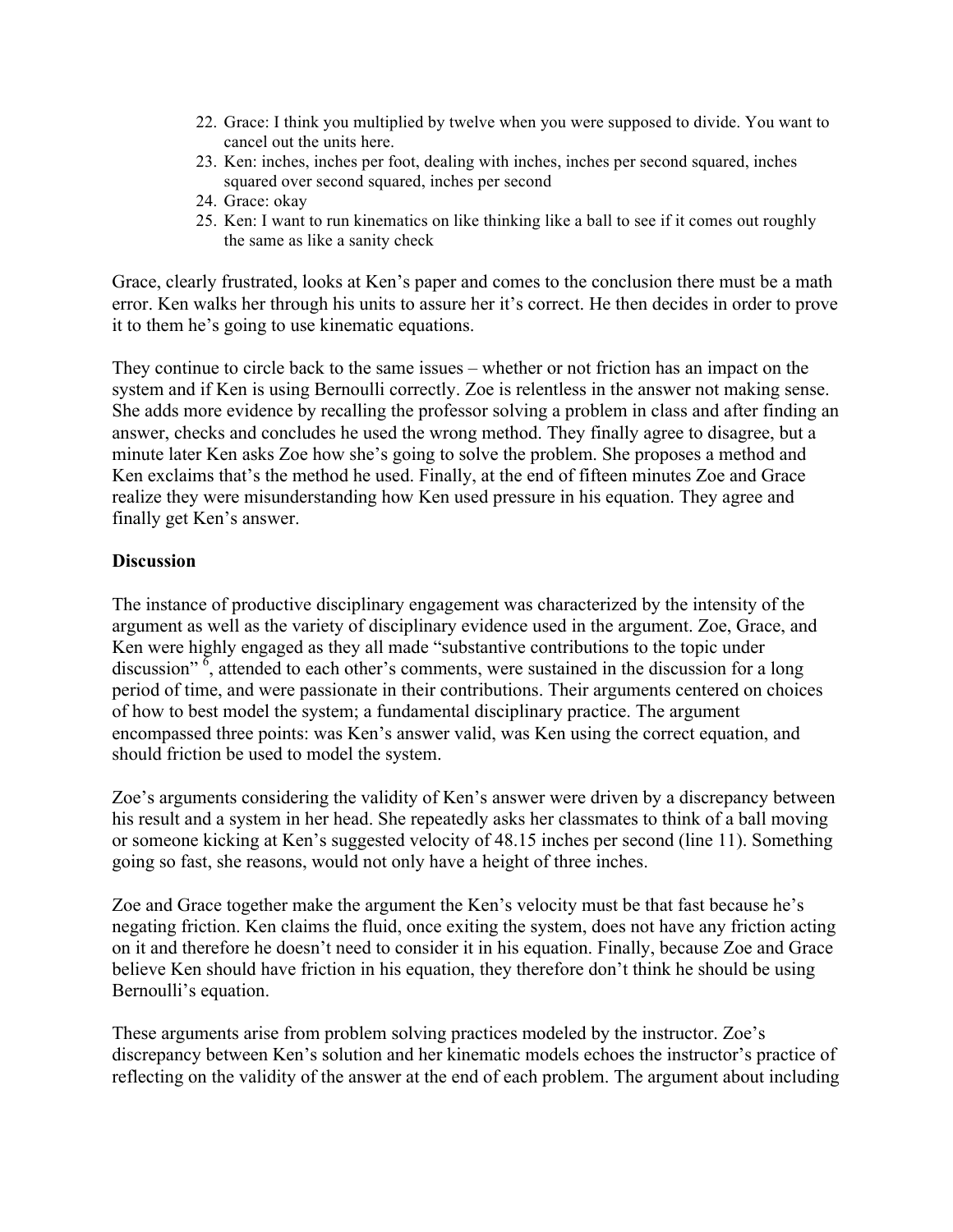friction in the model is a disagreement about initial assumptions made of the system. Again, this practice echoes their problem solving practice in class.

Like the examples of PDE found in Engle and Conant<sup>5</sup> and Koretsky and Nolan<sup>2</sup>, this instance of PDE was triggered by disagreement. Like students in prior studies, this argument created a discipline-rich discussion where students debated assumptions and considered alternative models of reasoning. This study highlights an unstudied type of problem solving; this was not a design problem with conflicting constraints or a problem the students themselves choose to pursue. Instead, it was a narrowly defined problem with a single answer.

## **Conclusions & Implications**

Koretsky and Nolan make the claim that "standard, linear textbook and laboratory tasks provide a narrower, more sequestered context with fewer opportunities for productive friction." Our data agrees with that for the most part; the conditions of textbook problems create few opportunities of conflict that can spark moments of PDE. This, as well as past data<sup>1</sup>, demonstrates students are mostly engaged in task production while completing problem sets. We do not claim task production activities such as learning how to create a computer models or solving mathematical equations are things students should not be practicing as budding engineers. We believe using mathematics to solve problems is an essential part of an engineering education. Yet, we believe homework sets need to provide more opportunities for productive disciplinary engagement.

In this paper, we see instructor-normed expectations in solving problems prompt Zoe and Grace to question the assumptions and equation choices made by Ken. These questions cause the disagreement about how to model the system that triggers PDE. To encourage more of these instances, instructors could take more time to emphasize problem solving practices needed for the real world. In our retrospective interviews with fourth-year students (Swenson, in preparation), students stated that problems based in real-world scenarios prompted deeper disciplinary thinking and a more authentic use of their conceptual knowledge. Like Engle and Conant<sup>5</sup> and Koretsky and Nolen<sup>2</sup>, conflict triggered this instance of PDE. Problems, for either in-class work or problem sets, could be designed to include conflicting constraints and require students to argue their assumptions and decisions. One possible problem type is Model Eliciting Activities  $(MEAs)^{10,11}$ . MEAs are real-world, client-driven problems that require students to deepen their conceptual knowledge and apply it to create a generalizable mathematical model. These more complex problems that demand students revise and test provide more opportunities for conflicting requirements that may spark PDE. Another problem variation could be providing two or three proposed solutions to a textbook problem and asking students to write an argument for which solution they believe solves the problem best. This would take the focus off mathematical operations and instead zoom in on actively choosing how to model systems and evaluate solution types.

This study was limited by the number of cases examined and is not necessarily representative of the wide range of fluid mechanics courses. We selected this course because of the unique teaching practices of this instructor at this university and because we wanted to understand how the conditions of his classroom affected the dynamics of student work. Other limitations include the population studied was self-selecting and we were limited in the amount we were able to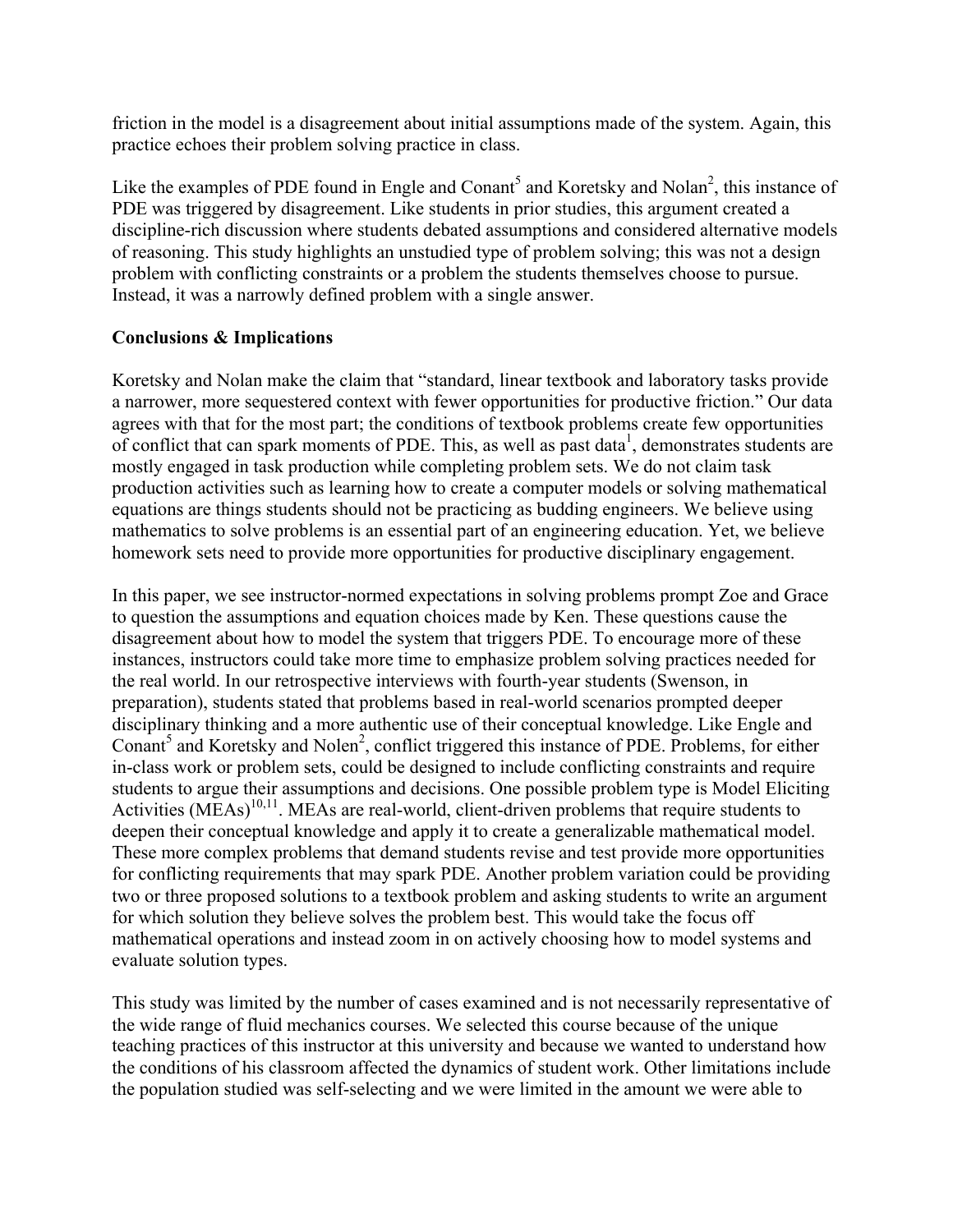capture due to decisions made by the student groups. While obtaining an identical data set for each group would be preferable, we as researchers aim to capture authentic student homework practices and choices. There is very little data capturing student work in this way, and we believe a fine-grained examination of these homework sessions that are intrinsic to the undergraduate engineering experience is vital for understanding student learning.

#### **Acknowledgements**

We'd like to thank the students for their volunteering their time to participate in this study. We'd also like to acknowledge the on going support of our lab group at the Center for Engineering Education and Outreach as well as the Department of Mechanical Engineering. This research was supported by NSF grant DRL 1623910 and NSF grant EEC-1444926.

## **References**

- 1. Swenson, J., & Wendell, K. (2016, October) A case study of students' engagement in a control systems homework problem. In *Frontiers in Education Conference (FIE), 2016 IEEE* (pp. 1-4). IEEE.
- 2. Koretsky, M. D., Nolen, S. B., Gilbuena, D.M., Tierney, G., & Volet, S. E. (2014a). Productively engaging student teams in engineering: The interplay between doing and thinking. In *Frontiers in Education Conference (FIE), 2014 IEEE* (pp. 1-8). IEEE.
- 3. Koretsky, M., Nolen, S.B., Gilbuena, D.M., Lehtinen, E., Vauras, M., Tierney, G. and Volet, S.E. (2014b) *Studying & supporting productive disciplinary engagement in STEM learning environments.* In: 121st American Society for Engineering Education Annual Conference & Exposition, Indianapolis, IN.
- 4. Volet, S., & Vauras, M. (2013). *Interpersonal regulation of learning and motivation: Methodological advances*. Routledge.
- 5. Engle, R. A., & Conant, F. R. (2002). Guiding principles for fostering productive disciplinary engagement: Explaining an emergent argument in a community of learners classroom. *Cognition and Instruction*, *20*(4), 399-483.
- 6. Engle, R. A. (2011). The productive disciplinary engagement framework: Origins, key concepts and developments. *Design research on learning and thinking in educational settings: Enhancing intellectual growth and functioning*, 161-200.
- 7. Lising, L., & Elby, A. (2005). The impact of epistemology on learning: A case study from introductory physics. *American Journal of Physics*, *73*(4), 372-382.
- 8. Swenson, J. (in preparation) Examining the Effects of Students' Epistemologies on Approaches to Engineering Coursework
- 9. Gerhart, P., Gerhart, A, & Hochstein, J. (2016) Muson, Young, and Okiishi's Fundamentals of Fluid Mechanics,  $8<sup>th</sup>$  edition.
- 10. Diefes-Dux, H., Follman, D., Imbrie, P. K., Zawojewski, J., Capobianco, B., & Hjalmarson, M. (2004, June). Model eliciting activities: An in-class approach to improving interest and persistence of women in engineering. In *ASEE Annual Conference & Exposition*.